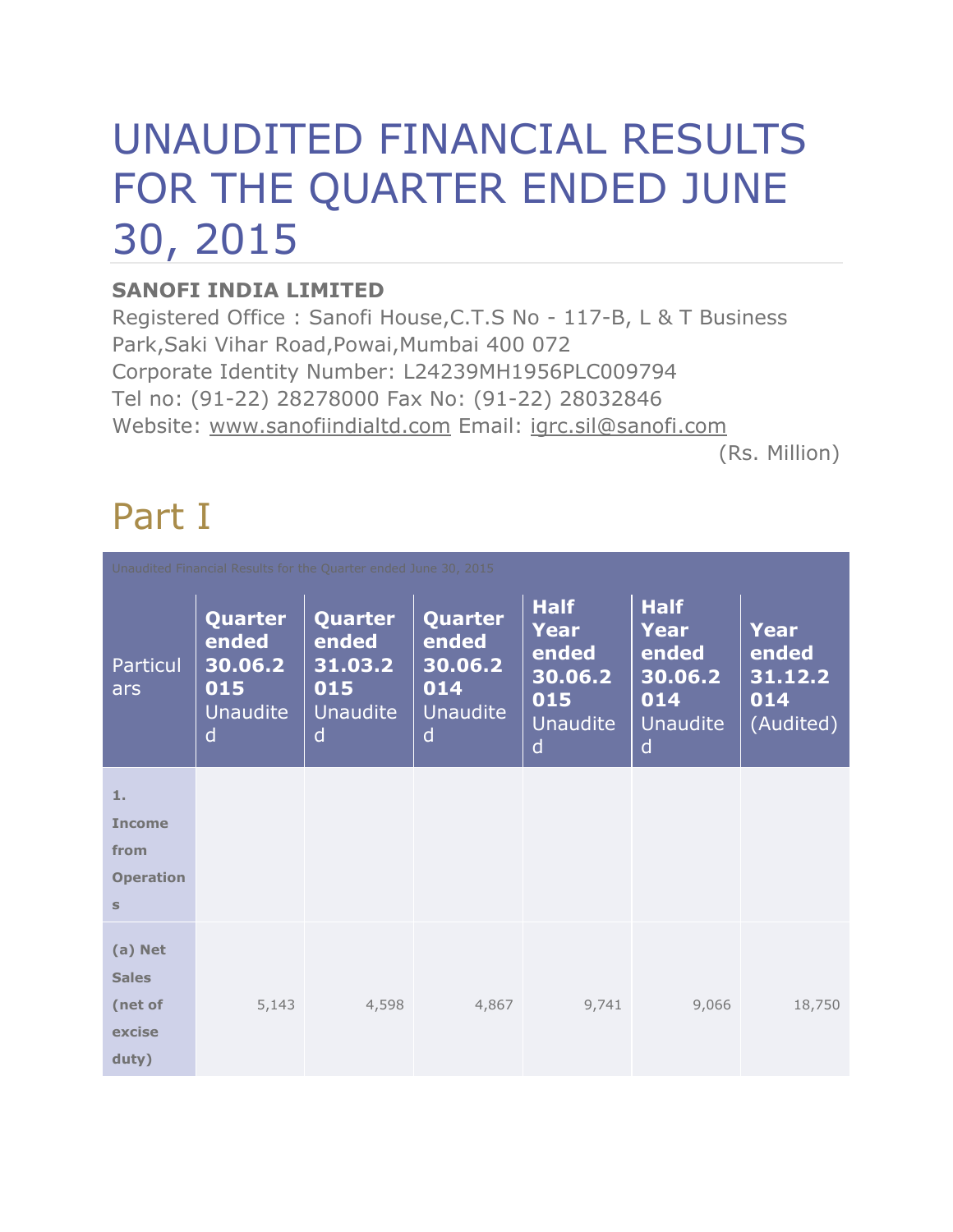| Unaudited Financial Results for the Quarter ended June 30, 2015     |                                                                       |                                                            |                                                            |                                                                               |                                                                                          |                                                     |
|---------------------------------------------------------------------|-----------------------------------------------------------------------|------------------------------------------------------------|------------------------------------------------------------|-------------------------------------------------------------------------------|------------------------------------------------------------------------------------------|-----------------------------------------------------|
| <b>Particul</b><br>ars                                              | Quarter<br>ended<br>30.06.2<br>015<br><b>Unaudite</b><br>$\mathsf{d}$ | Quarter<br>ended<br>31.03.2<br>015<br><b>Unaudite</b><br>d | Quarter<br>ended<br>30.06.2<br>014<br><b>Unaudite</b><br>d | <b>Half</b><br><b>Year</b><br>ended<br>30.06.2<br>015<br><b>Unaudite</b><br>d | <b>Half</b><br><b>Year</b><br>ended<br>30.06.2<br>014<br><b>Unaudite</b><br>$\mathsf{d}$ | <b>Year</b><br>ended<br>31.12.2<br>014<br>(Audited) |
| (b) Other<br><b>Operating</b><br><b>Income</b>                      | 354                                                                   | 291                                                        | 191                                                        | 645                                                                           | 441                                                                                      | 1,025                                               |
| <b>Total</b><br>income<br>from<br><b>Operation</b><br>s (net)       | 5,497                                                                 | 4,889                                                      | 5,058                                                      | 10,386                                                                        | 9,507                                                                                    | 19,775                                              |
| $\overline{2}$<br><b>Expendit</b><br>ure                            |                                                                       |                                                            |                                                            |                                                                               |                                                                                          |                                                     |
| (a) Cost<br>of<br><b>Materials</b><br><b>Consume</b><br>$\mathbf d$ | 1,418                                                                 | 1,287                                                      | 1,577                                                      | 2,705                                                                         | 3,444                                                                                    | 6,372                                               |
| (b)<br><b>Purchase</b><br>of stock<br>in trade                      | 1,296                                                                 |                                                            | $1,252$ $1,114$                                            | 2,548                                                                         | 1,602                                                                                    | 4,879                                               |
| (c)<br><b>Changes</b><br>in<br>inventori<br>es of                   | (53)                                                                  | (269)                                                      | (227)                                                      | (322)                                                                         | (450)                                                                                    | (1, 510)                                            |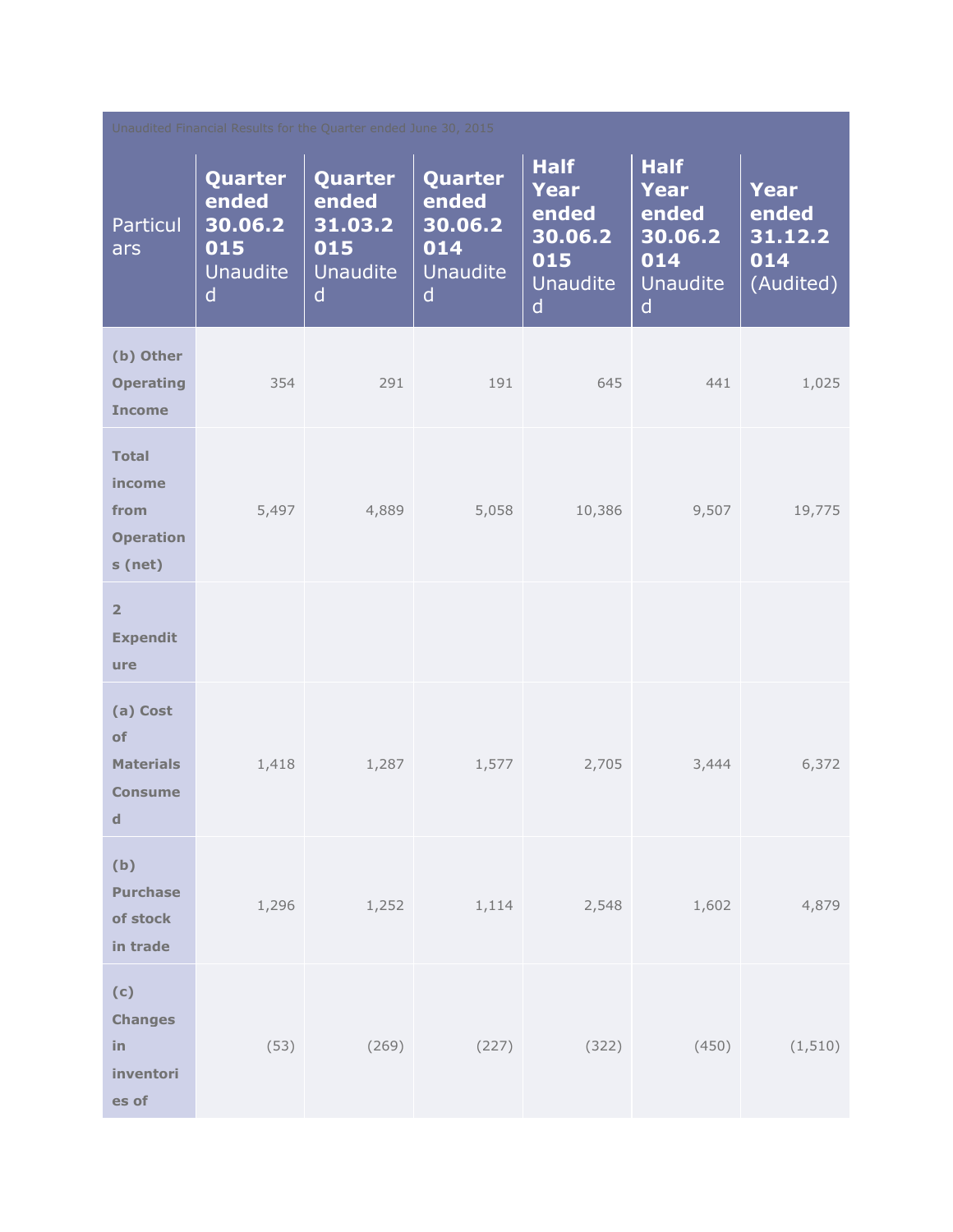| Unaudited Financial Results for the Quarter ended June 30, 2015    |                                                            |                                                            |                                                            |                                                                               |                                                                               |                                              |
|--------------------------------------------------------------------|------------------------------------------------------------|------------------------------------------------------------|------------------------------------------------------------|-------------------------------------------------------------------------------|-------------------------------------------------------------------------------|----------------------------------------------|
| <b>Particul</b><br>ars                                             | Quarter<br>ended<br>30.06.2<br>015<br><b>Unaudite</b><br>d | Quarter<br>ended<br>31.03.2<br>015<br><b>Unaudite</b><br>d | Quarter<br>ended<br>30.06.2<br>014<br><b>Unaudite</b><br>d | <b>Half</b><br><b>Year</b><br>ended<br>30.06.2<br>015<br><b>Unaudite</b><br>d | <b>Half</b><br><b>Year</b><br>ended<br>30.06.2<br>014<br><b>Unaudite</b><br>d | Year<br>ended<br>31.12.2<br>014<br>(Audited) |
| finished<br>goods,<br>work in<br>progress<br>and stock<br>in trade |                                                            |                                                            |                                                            |                                                                               |                                                                               |                                              |
| (d)<br><b>Employee</b><br><b>benefits</b><br>expense               | 789                                                        | 787                                                        | 705                                                        | 1,576                                                                         | 1,330                                                                         | 2,882                                        |
| (e)<br><b>Depreciat</b><br>ion and<br>amortisat<br>ion<br>expense  | 284                                                        | 259                                                        | 240                                                        | 543                                                                           | 480                                                                           | 966                                          |
| (f) Other<br>expenses                                              | 833                                                        | 1,003                                                      | 910                                                        | 1,836                                                                         | 1,792                                                                         | 3,763                                        |
| <b>Total</b><br><b>Expenses</b>                                    | 4,567                                                      | 4,319                                                      | 4,319                                                      | 8,886                                                                         | 8,198                                                                         | 17,352                                       |
| 3 Profit<br>from<br><b>Operation</b><br>s before<br>other          | 930                                                        | 570                                                        | 739                                                        | 1,500                                                                         | 1,309                                                                         | 2,423                                        |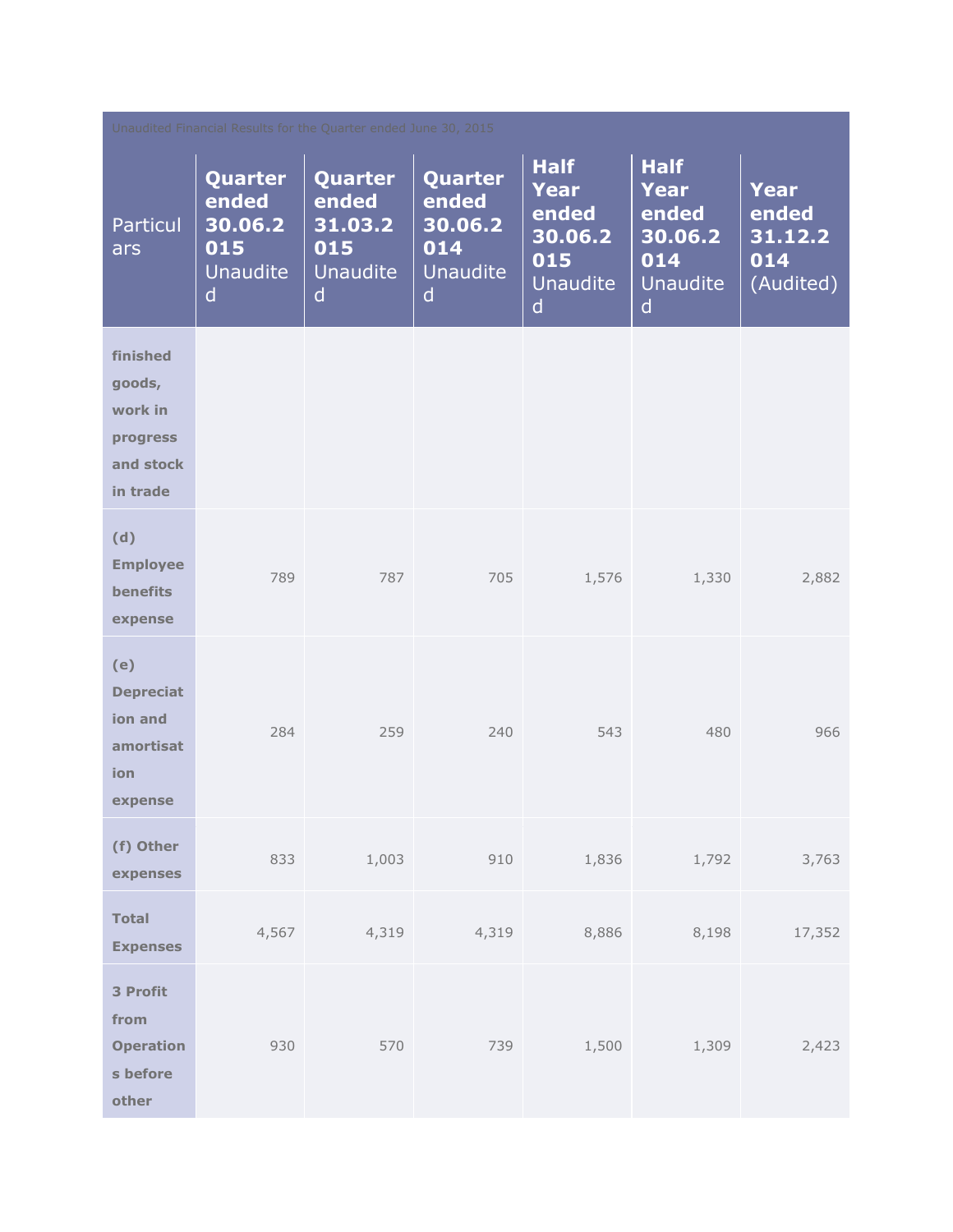| Unaudited Financial Results for the Quarter ended June 30, 2015                |                                                                |                                                                       |                                                                       |                                                                                          |                                                                                          |                                              |
|--------------------------------------------------------------------------------|----------------------------------------------------------------|-----------------------------------------------------------------------|-----------------------------------------------------------------------|------------------------------------------------------------------------------------------|------------------------------------------------------------------------------------------|----------------------------------------------|
| Particul<br>ars                                                                | Quarter<br>ended<br>30.06.2<br>015<br>Unaudite<br>$\mathsf{d}$ | Quarter<br>ended<br>31.03.2<br>015<br><b>Unaudite</b><br>$\mathsf{d}$ | Quarter<br>ended<br>30.06.2<br>014<br><b>Unaudite</b><br>$\mathsf{d}$ | <b>Half</b><br><b>Year</b><br>ended<br>30.06.2<br>015<br><b>Unaudite</b><br>$\mathsf{d}$ | <b>Half</b><br><b>Year</b><br>ended<br>30.06.2<br>014<br><b>Unaudite</b><br>$\mathsf{d}$ | Year<br>ended<br>31.12.2<br>014<br>(Audited) |
| income,<br>finance<br>costs and<br>exception<br>al items<br>$(1-2)$            |                                                                |                                                                       |                                                                       |                                                                                          |                                                                                          |                                              |
| 4 Other<br><b>Income</b>                                                       | 99                                                             | 194                                                                   | 135                                                                   | 293                                                                                      | 350                                                                                      | 643                                          |
| 5 Profit<br>before<br>finance<br>costs and<br>exception<br>al items<br>$(3+4)$ | 1,029                                                          | 764                                                                   | 874                                                                   | 1,793                                                                                    | 1,659                                                                                    | 3,066                                        |
| <b>6 Finance</b><br>costs                                                      | $\,1\,$                                                        | $\,1$                                                                 | $\sqrt{2}$                                                            | $\overline{2}$                                                                           | $\overline{4}$                                                                           | 5                                            |
| 7 Profit<br>before<br>tax and<br>exception<br>al items<br>$(5-6)$              | 1,028                                                          | 763                                                                   | 872                                                                   | 1,791                                                                                    | 1,655                                                                                    | 3,061                                        |
| 8 Tax<br><b>Expense</b>                                                        | 386                                                            | 279                                                                   | 297                                                                   | 665                                                                                      | 563                                                                                      | 1,090                                        |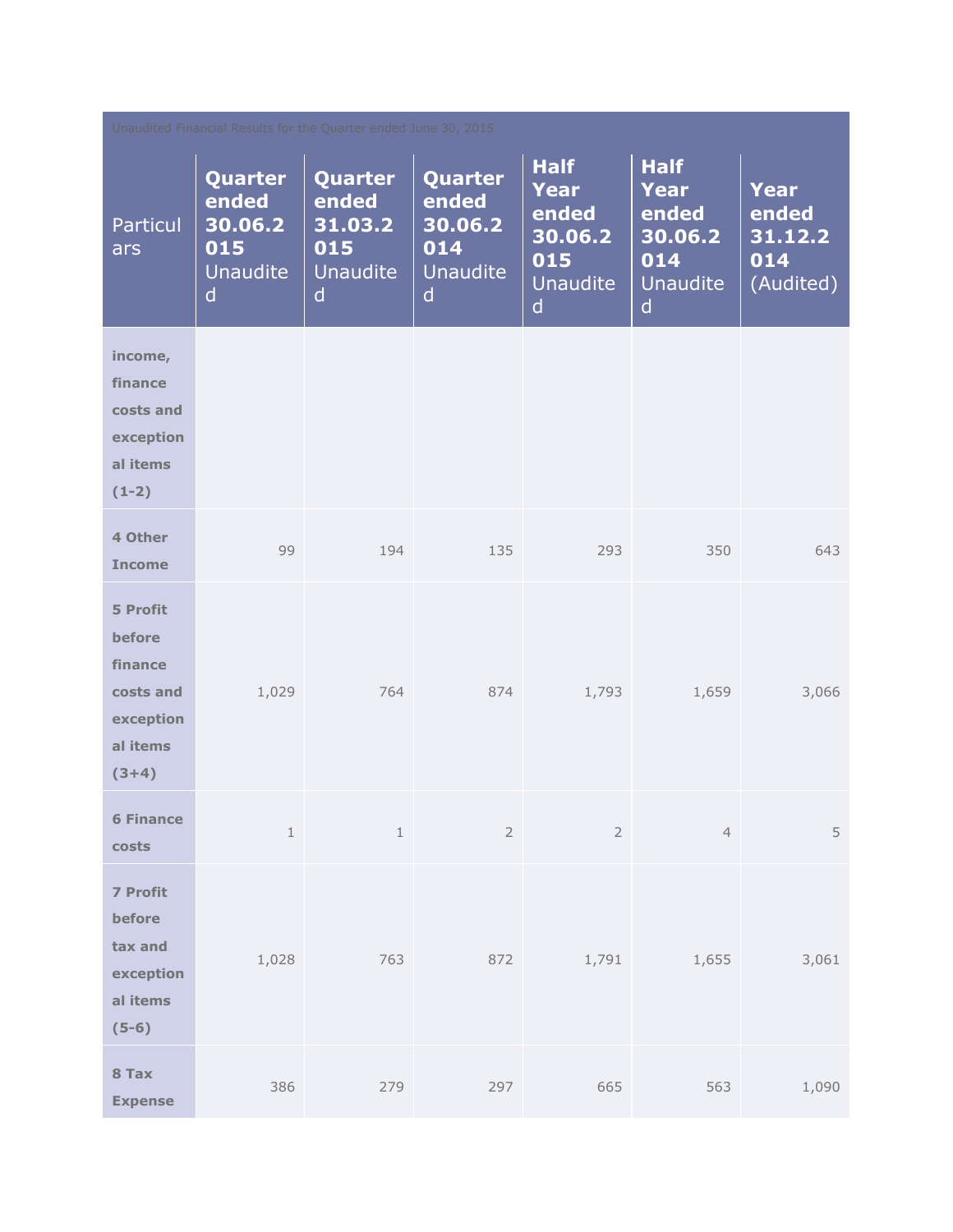| Unaudited Financial Results for the Quarter ended June 30, 2015                                          |                                                                       |                                                                       |                                                                       |                                                                               |                                                                                          |                                              |
|----------------------------------------------------------------------------------------------------------|-----------------------------------------------------------------------|-----------------------------------------------------------------------|-----------------------------------------------------------------------|-------------------------------------------------------------------------------|------------------------------------------------------------------------------------------|----------------------------------------------|
| <b>Particul</b><br>ars                                                                                   | Quarter<br>ended<br>30.06.2<br>015<br><b>Unaudite</b><br>$\mathsf{d}$ | Quarter<br>ended<br>31.03.2<br>015<br><b>Unaudite</b><br>$\mathsf{d}$ | Quarter<br>ended<br>30.06.2<br>014<br><b>Unaudite</b><br>$\mathsf{d}$ | <b>Half</b><br><b>Year</b><br>ended<br>30.06.2<br>015<br><b>Unaudite</b><br>d | <b>Half</b><br><b>Year</b><br>ended<br>30.06.2<br>014<br><b>Unaudite</b><br>$\mathsf{d}$ | Year<br>ended<br>31.12.2<br>014<br>(Audited) |
| 9 Net<br><b>Profit for</b><br>the<br>period<br>before<br>exception<br>al items<br>$(7-8)$                | 642                                                                   | 484                                                                   | 575                                                                   | 1,126                                                                         | 1,092                                                                                    | 1,971                                        |
| 10<br><b>Exception</b><br>al item<br>(net of<br>tax)                                                     |                                                                       | 161                                                                   |                                                                       | 161                                                                           |                                                                                          | 666                                          |
| <b>11 Net</b><br><b>Profit for</b><br>the<br>period<br>after<br><b>Exception</b><br>al items<br>$(9+10)$ | 642                                                                   | 645                                                                   | 575                                                                   | 1,287                                                                         | 1,092                                                                                    | 2,637                                        |
| 12 Paid-<br>up equity<br>share<br>capital<br>(Face                                                       | 230                                                                   | 230                                                                   | 230                                                                   | 230                                                                           | 230                                                                                      | 230                                          |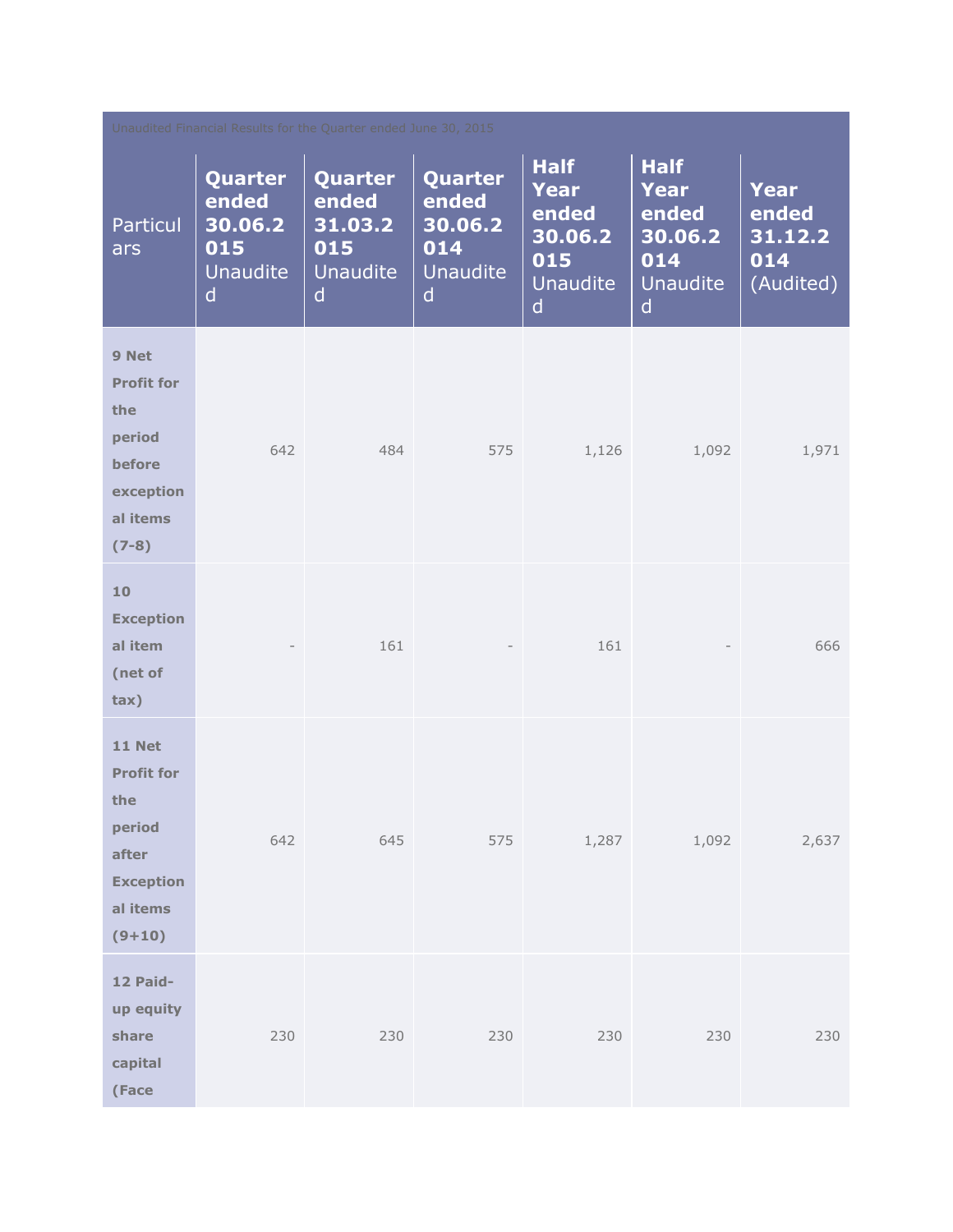| Unaudited Financial Results for the Quarter ended June 30, 2015                                                                                            |                                                                       |                                                            |                                                                |                                                                               |                                                                                          |                                                     |
|------------------------------------------------------------------------------------------------------------------------------------------------------------|-----------------------------------------------------------------------|------------------------------------------------------------|----------------------------------------------------------------|-------------------------------------------------------------------------------|------------------------------------------------------------------------------------------|-----------------------------------------------------|
| <b>Particul</b><br>ars                                                                                                                                     | Quarter<br>ended<br>30.06.2<br>015<br><b>Unaudite</b><br>$\mathsf{d}$ | Quarter<br>ended<br>31.03.2<br>015<br><b>Unaudite</b><br>d | Quarter<br>ended<br>30.06.2<br>014<br>Unaudite<br>$\mathsf{d}$ | <b>Half</b><br><b>Year</b><br>ended<br>30.06.2<br>015<br><b>Unaudite</b><br>d | <b>Half</b><br><b>Year</b><br>ended<br>30.06.2<br>014<br><b>Unaudite</b><br>$\mathsf{d}$ | <b>Year</b><br>ended<br>31.12.2<br>014<br>(Audited) |
| <b>Value of</b><br><b>Rs. 10</b><br>per<br>Share)                                                                                                          |                                                                       |                                                            |                                                                |                                                                               |                                                                                          |                                                     |
| 13<br><b>Reserves</b><br>excluding<br><b>Revaluati</b><br><b>on</b><br><b>Reserves</b><br>as per<br>balance<br>sheet of<br>previous<br>accountin<br>g year |                                                                       |                                                            |                                                                |                                                                               |                                                                                          | 14,559                                              |
| 14<br><b>Earnings</b><br><b>Per Share</b><br>(EPS)<br>before<br>exception<br>al items<br>(Rs.)<br>(Basic<br>and<br>diluted                                 | 27.86                                                                 | 21.04                                                      | 24.96                                                          | 48.90                                                                         | 47.44                                                                                    | 85.56                                               |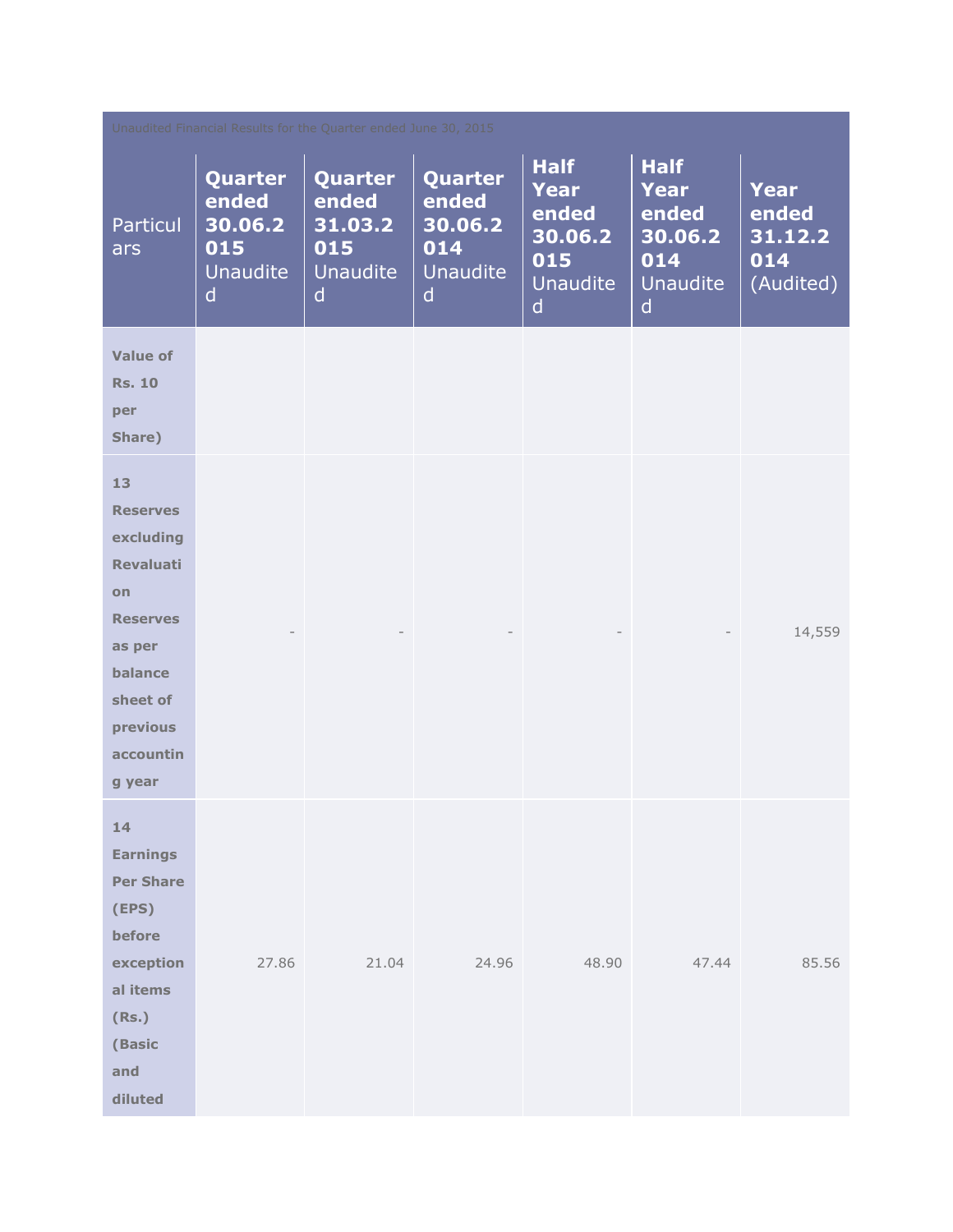| Unaudited Financial Results for the Quarter ended June 30, 2015                                                                                                                                                   |                                                            |                                                     |                                                                       |                                                                                          |                                                                                          |                                                     |
|-------------------------------------------------------------------------------------------------------------------------------------------------------------------------------------------------------------------|------------------------------------------------------------|-----------------------------------------------------|-----------------------------------------------------------------------|------------------------------------------------------------------------------------------|------------------------------------------------------------------------------------------|-----------------------------------------------------|
| Particul<br>ars                                                                                                                                                                                                   | Quarter<br>ended<br>30.06.2<br>015<br><b>Unaudite</b><br>d | Quarter<br>ended<br>31.03.2<br>015<br>Unaudite<br>d | Quarter<br>ended<br>30.06.2<br>014<br><b>Unaudite</b><br>$\mathsf{d}$ | <b>Half</b><br><b>Year</b><br>ended<br>30.06.2<br>015<br><b>Unaudite</b><br>$\mathsf{d}$ | <b>Half</b><br><b>Year</b><br>ended<br>30.06.2<br>014<br><b>Unaudite</b><br>$\mathsf{d}$ | <b>Year</b><br>ended<br>31.12.2<br>014<br>(Audited) |
| <b>EPS for</b><br>the<br>period,<br>for the<br>year to<br>date and<br>for the<br>previous<br>year)                                                                                                                |                                                            |                                                     |                                                                       |                                                                                          |                                                                                          |                                                     |
| 15<br><b>Earnings</b><br><b>Per Share</b><br>(EPS)<br>after<br><b>Exception</b><br>al items<br>(Rs.)<br>(Basic<br>and<br>diluted<br><b>EPS for</b><br>the<br>period,<br>for the<br>year to<br>date and<br>for the | 27.86                                                      | 28.04                                               | 24.96                                                                 | 55.90                                                                                    | 47.44                                                                                    | 114.46                                              |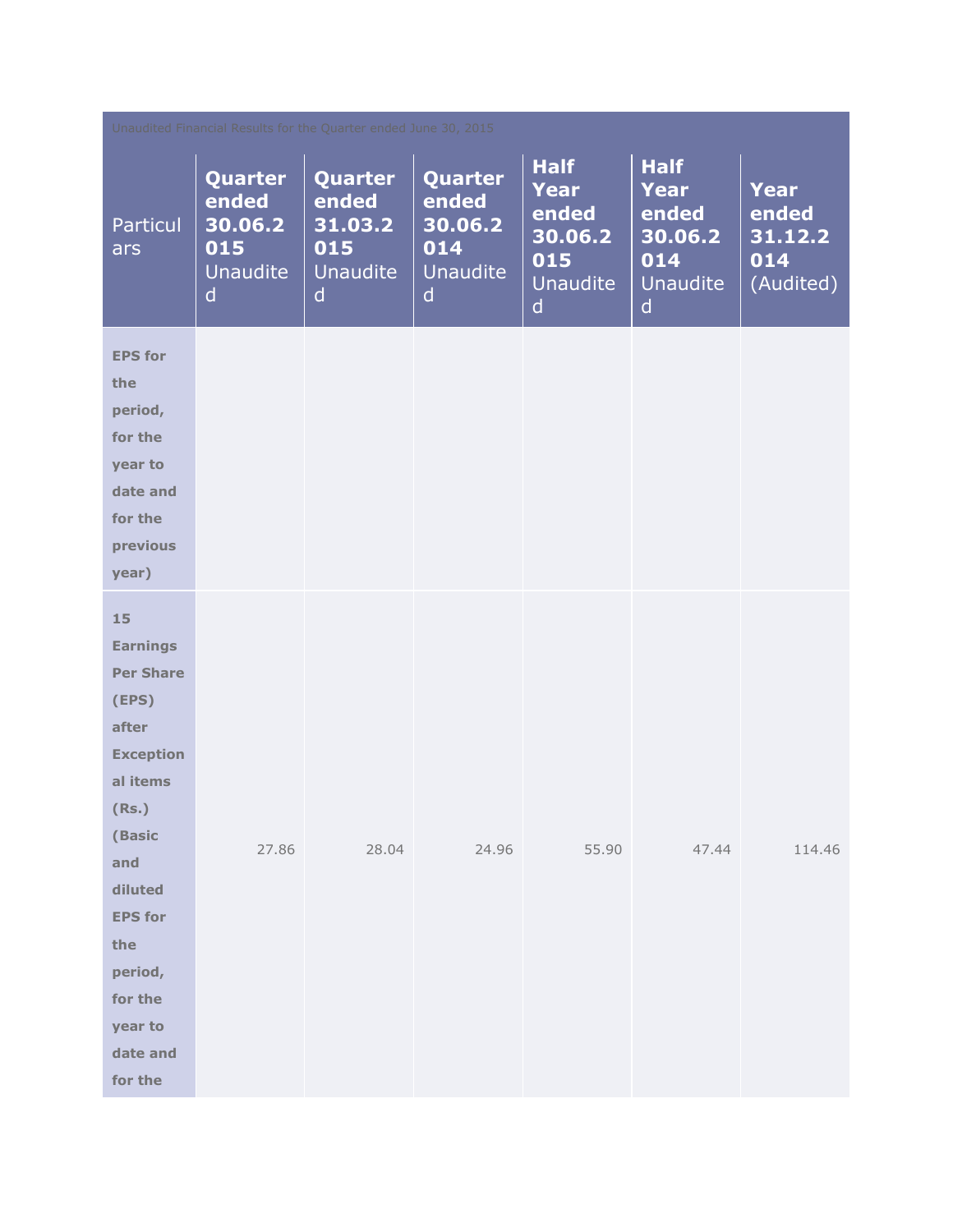| Unaudited Financial Results for the Quarter ended June 30, 2015 |                                                            |                                                            |                                                            |                                                                        |                                                                        |                                                     |
|-----------------------------------------------------------------|------------------------------------------------------------|------------------------------------------------------------|------------------------------------------------------------|------------------------------------------------------------------------|------------------------------------------------------------------------|-----------------------------------------------------|
| Particul<br>ars                                                 | Quarter<br>ended<br>30.06.2<br>015<br><b>Unaudite</b><br>d | Quarter<br>ended<br>31.03.2<br>015<br><b>Unaudite</b><br>d | Quarter<br>ended<br>30.06.2<br>014<br><b>Unaudite</b><br>d | <b>Half</b><br>Year<br>ended<br>30.06.2<br>015<br><b>Unaudite</b><br>d | <b>Half</b><br>Year<br>ended<br>30.06.2<br>014<br><b>Unaudite</b><br>d | <b>Year</b><br>ended<br>31.12.2<br>014<br>(Audited) |
| previous<br>year)                                               |                                                            |                                                            |                                                            |                                                                        |                                                                        |                                                     |

[Top of page](http://www.sanofiindialtd.com/l/pw/en/layout.jsp?cnt=1ECCB994-0756-44F6-8E83-673698DB9535#area_b)

### Part II

| Part II Particulars of Shareholding                                               |                                                     |                                                            |                                                            |                                                                               |                                                                        |                                                    |
|-----------------------------------------------------------------------------------|-----------------------------------------------------|------------------------------------------------------------|------------------------------------------------------------|-------------------------------------------------------------------------------|------------------------------------------------------------------------|----------------------------------------------------|
| <b>Particulars</b>                                                                | Quarter<br>ended<br>30.06.2<br>015<br>Unaudite<br>d | Quarter<br>ended<br>31.03.2<br>015<br><b>Unaudite</b><br>d | Quarter<br>ended<br>30.06.2<br>014<br><b>Unaudite</b><br>d | <b>Half</b><br><b>Year</b><br>ended<br>30.06.2<br>015<br><b>Unaudite</b><br>d | <b>Half</b><br>Year<br>ended<br>30.06.2<br>014<br><b>Unaudite</b><br>d | <b>Year</b><br>ended<br>31.12.2<br>014<br>(Audited |
| $A_{\cdot}$<br><b>PARTICULA</b><br><b>RS OF</b><br><b>SHAREHOL</b><br><b>DING</b> |                                                     |                                                            |                                                            |                                                                               |                                                                        |                                                    |
| 1 Public<br><b>Shareholding</b>                                                   |                                                     |                                                            |                                                            |                                                                               |                                                                        |                                                    |
| - Number of<br><b>Shares</b>                                                      | 9,121,035                                           | 9,121,035                                                  | 9,121,035                                                  | 9,121,035                                                                     | 9,121,035                                                              | 9,121,035                                          |
| - Percentage<br>of<br><b>Shareholding</b>                                         | 39.60%                                              | 39.60%                                                     | 39.60%                                                     | 39.60%                                                                        | 39.60%                                                                 | 39.60%                                             |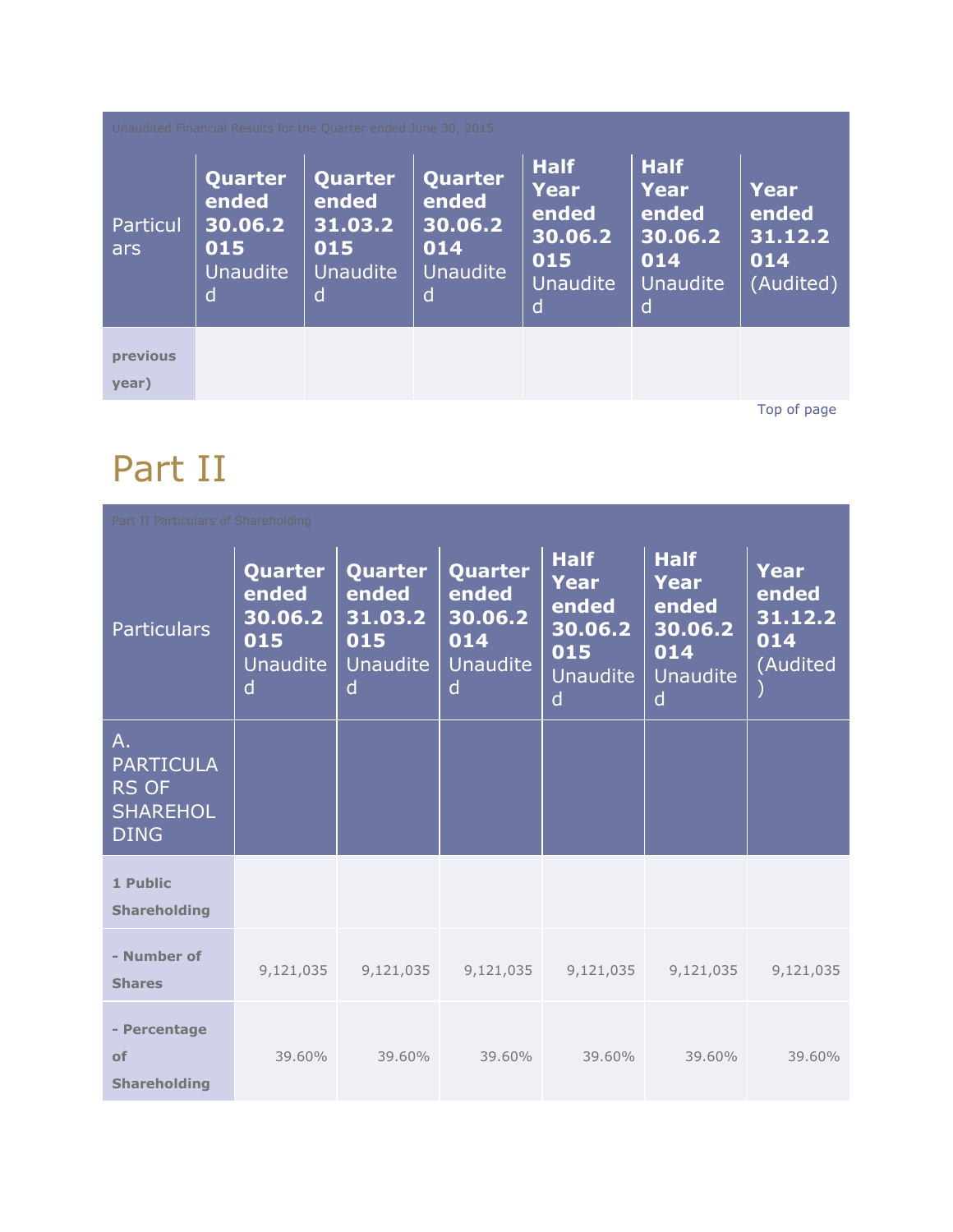| Part II Particulars of Shareholding                                                                    |                                                                       |                                                                |                                                                       |                                                                        |                                                                               |                                                    |
|--------------------------------------------------------------------------------------------------------|-----------------------------------------------------------------------|----------------------------------------------------------------|-----------------------------------------------------------------------|------------------------------------------------------------------------|-------------------------------------------------------------------------------|----------------------------------------------------|
| <b>Particulars</b>                                                                                     | Quarter<br>ended<br>30.06.2<br>015<br><b>Unaudite</b><br>$\mathsf{d}$ | Quarter<br>ended<br>31.03.2<br>015<br>Unaudite<br>$\mathsf{d}$ | Quarter<br>ended<br>30.06.2<br>014<br><b>Unaudite</b><br>$\mathsf{d}$ | <b>Half</b><br>Year<br>ended<br>30.06.2<br>015<br><b>Unaudite</b><br>d | <b>Half</b><br><b>Year</b><br>ended<br>30.06.2<br>014<br><b>Unaudite</b><br>d | <b>Year</b><br>ended<br>31.12.2<br>014<br>(Audited |
| А.<br><b>PARTICULA</b><br><b>RS OF</b><br><b>SHAREHOL</b><br><b>DING</b>                               |                                                                       |                                                                |                                                                       |                                                                        |                                                                               |                                                    |
| <b>2 Promoters</b><br>and Promoter<br>group<br><b>Shareholding</b>                                     |                                                                       |                                                                |                                                                       |                                                                        |                                                                               |                                                    |
| a)<br><b>Pledged/Encu</b><br>mbered                                                                    |                                                                       |                                                                |                                                                       |                                                                        |                                                                               |                                                    |
| - Number of<br>shares                                                                                  | <b>NIL</b>                                                            | <b>NIL</b>                                                     | <b>NIL</b>                                                            | NIL                                                                    | <b>NIL</b>                                                                    | NIL.                                               |
| - Percentage<br>of shares (as a<br>% of total<br>shareholding<br>of promoter<br>and promoter<br>group) | NIL                                                                   | NIL                                                            | NIL                                                                   | NIL                                                                    | NIL                                                                           | NIL                                                |
| - Percentage<br>of shares (as a<br>% of total<br>share capital                                         | NIL                                                                   | $\sf NIL$                                                      | <b>NIL</b>                                                            | <b>NIL</b>                                                             | <b>NIL</b>                                                                    | <b>NIL</b>                                         |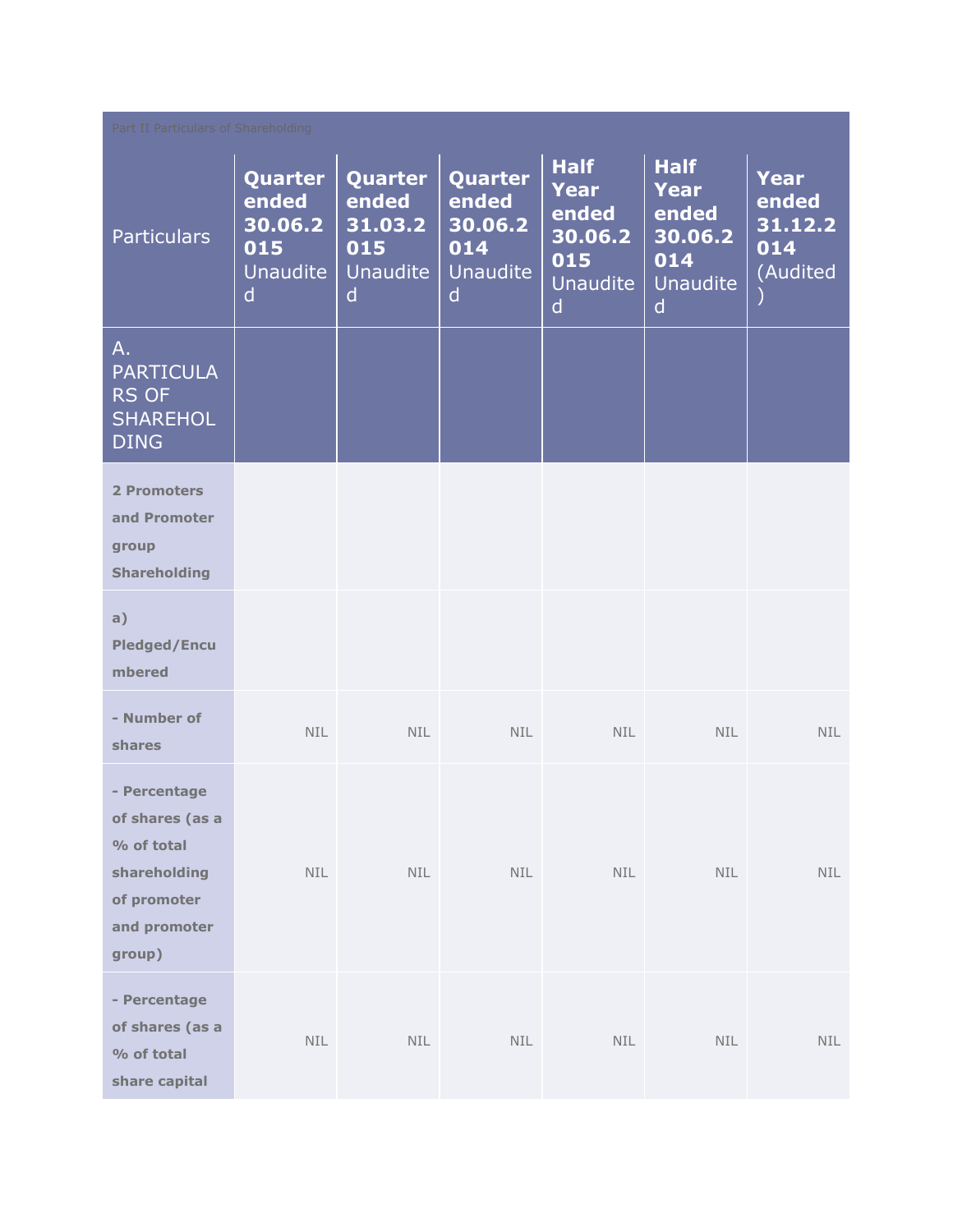| Part II Particulars of Shareholding                                                                    |                                                            |                                                     |                                                            |                                                                                   |                                                                               |                                            |
|--------------------------------------------------------------------------------------------------------|------------------------------------------------------------|-----------------------------------------------------|------------------------------------------------------------|-----------------------------------------------------------------------------------|-------------------------------------------------------------------------------|--------------------------------------------|
| <b>Particulars</b>                                                                                     | Quarter<br>ended<br>30.06.2<br>015<br><b>Unaudite</b><br>d | Quarter<br>ended<br>31.03.2<br>015<br>Unaudite<br>d | Quarter<br>ended<br>30.06.2<br>014<br><b>Unaudite</b><br>d | <b>Half</b><br>Year<br>ended<br>30.06.2<br>015<br><b>Unaudite</b><br>$\mathsf{d}$ | <b>Half</b><br><b>Year</b><br>ended<br>30.06.2<br>014<br><b>Unaudite</b><br>d | Year<br>ended<br>31.12.2<br>014<br>Audited |
| Α.<br><b>PARTICULA</b><br><b>RS OF</b><br><b>SHAREHOL</b><br><b>DING</b>                               |                                                            |                                                     |                                                            |                                                                                   |                                                                               |                                            |
| of the<br>company)                                                                                     |                                                            |                                                     |                                                            |                                                                                   |                                                                               |                                            |
| b) Non-<br>encumbered                                                                                  |                                                            |                                                     |                                                            |                                                                                   |                                                                               |                                            |
| - Number of<br>shares                                                                                  | 13,909,587                                                 | 13,909,587                                          | 13,909,587                                                 | 13,909,587                                                                        | 13,909,587                                                                    | 13,909,587                                 |
| - Percentage<br>of shares (as a<br>% of total<br>shareholding<br>of promoter<br>and promoter<br>group) | 100.00%                                                    | 100.00%                                             | 100.00%                                                    | 100.00%                                                                           | 100.00%                                                                       | 100.00%                                    |
| - Percentage<br>of shares (as a<br>% of total<br>share capital<br>of the<br>company)                   | 60.40%                                                     | 60.40%                                              | 60.40%                                                     | 60.40%                                                                            | 60.40%                                                                        | 60.40%                                     |

[Top of page](http://www.sanofiindialtd.com/l/pw/en/layout.jsp?cnt=1ECCB994-0756-44F6-8E83-673698DB9535#area_b)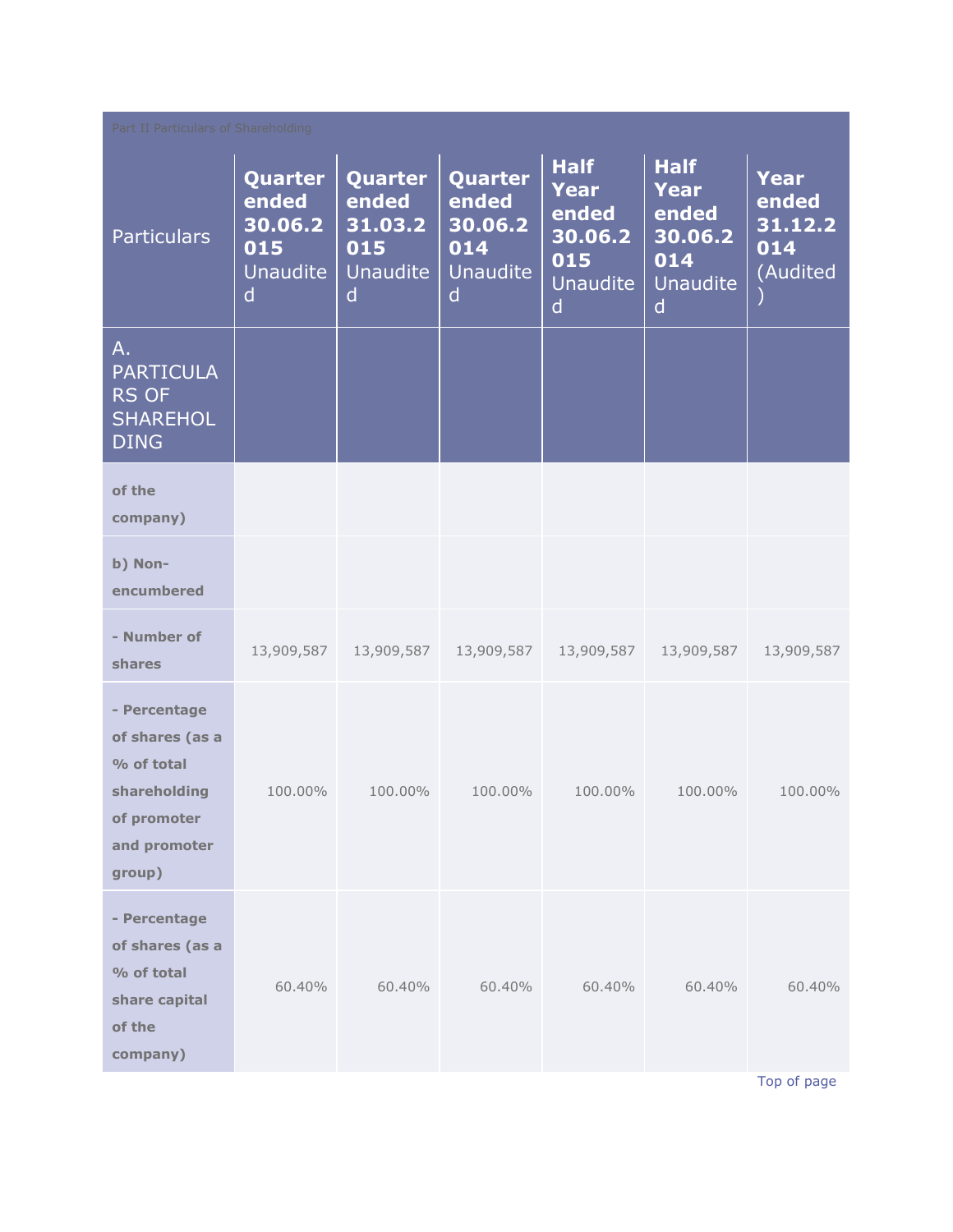| <b>Investor Complaints</b>                     |                             |
|------------------------------------------------|-----------------------------|
| <b>Particulars</b>                             | 3 Months ended June 30,2015 |
| <b>B. INVESTOR COMPLAINTS</b>                  |                             |
| Pending at the beginning of the quarter        |                             |
| Received during the quarter                    | 12                          |
| Disposed of during the quarter                 | 12                          |
| Remaining unresolved at the end of the quarter |                             |
|                                                | Ton of nago                 |

[Top of page](http://www.sanofiindialtd.com/l/pw/en/layout.jsp?cnt=1ECCB994-0756-44F6-8E83-673698DB9535#area_b)

# The Statement of Assets and Liabilities as required under clause 41(V)(h) of the Listing Agreement is as under:

| <b>Particulars</b>              | As at June 30,<br>2015<br><b>Unaudited</b> | As at Dec 31,<br>2014<br><b>Audited</b> |
|---------------------------------|--------------------------------------------|-----------------------------------------|
| <b>EQUITY AND LIABILITIES:</b>  |                                            |                                         |
| <b>Shareholders' funds:</b>     |                                            |                                         |
| (a) Share capital               | 230                                        | 230                                     |
| (b) Reserves & Surplus *        | 15,404                                     | 14,628                                  |
| Sub-total - Shareholder's Funds | 15,634                                     | 14,858                                  |
| <b>Non-current liabilities</b>  |                                            |                                         |
| (a) Other long term liabilities | 114                                        |                                         |
| (b) Long term provisions        | 333                                        | 321                                     |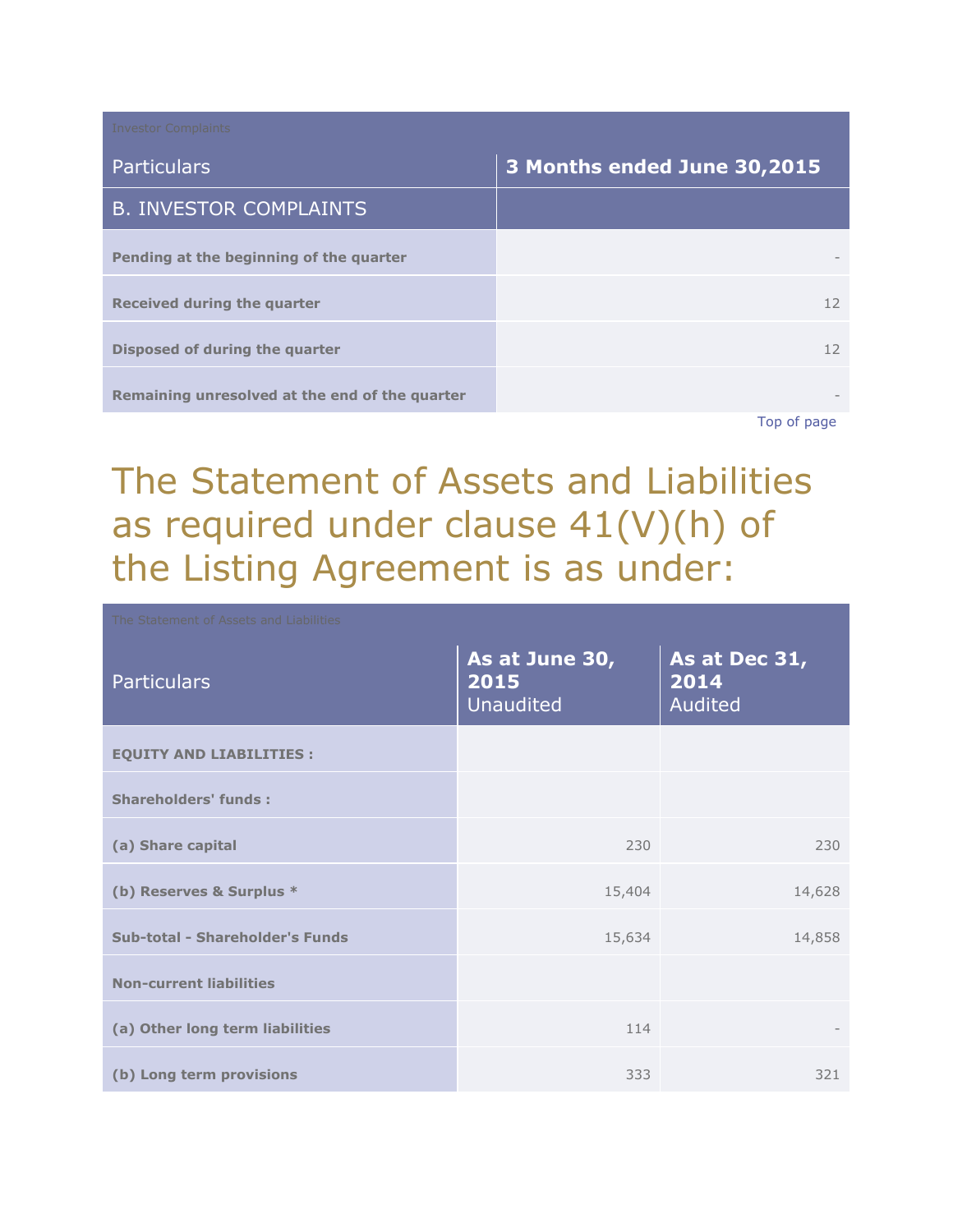| The Statement of Assets and Liabilities                         |                                     |                                  |  |
|-----------------------------------------------------------------|-------------------------------------|----------------------------------|--|
| <b>Particulars</b>                                              | As at June 30,<br>2015<br>Unaudited | As at Dec 31,<br>2014<br>Audited |  |
| (c) Deferred Tax Liabilities (Net)                              | 858                                 | 539                              |  |
| <b>Sub-total - Non-current liabilities</b>                      | 1,305                               | 860                              |  |
| <b>Current liabilities</b>                                      |                                     |                                  |  |
| (a) Trade Payables                                              | 2,591                               | 3,269                            |  |
| (b) Other current liabilities                                   | 921                                 | 1,100                            |  |
| (c) Short-term provisions                                       | 1,779                               | 2,189                            |  |
| <b>Sub-total - Current liabilities</b>                          | 5,291                               | 6,558                            |  |
| <b>TOTAL EQUITY &amp; LIABILITIES</b>                           | 22,230                              | 22,276                           |  |
| <b>ASSETS</b>                                                   |                                     |                                  |  |
| <b>Non-current assets</b>                                       |                                     |                                  |  |
| (a) Fixed Assets (Including Capital Work in<br><b>Progress)</b> | 9,204                               | 8,583                            |  |
| (b) Non current investments                                     | $\overline{2}$                      | $\overline{2}$                   |  |
| (c) Long term loans and advances                                | 913                                 | 1,048                            |  |
| (d) Other non-current assets                                    | 15                                  | 15                               |  |
| <b>Sub-Total - Non Current Assets</b>                           | 10,134                              | 9,648                            |  |
| <b>Current assets</b>                                           |                                     |                                  |  |
| (a) Inventories                                                 | 5,025                               | 4,781                            |  |
| (b) Trade receivables                                           | 1,598                               | 1,152                            |  |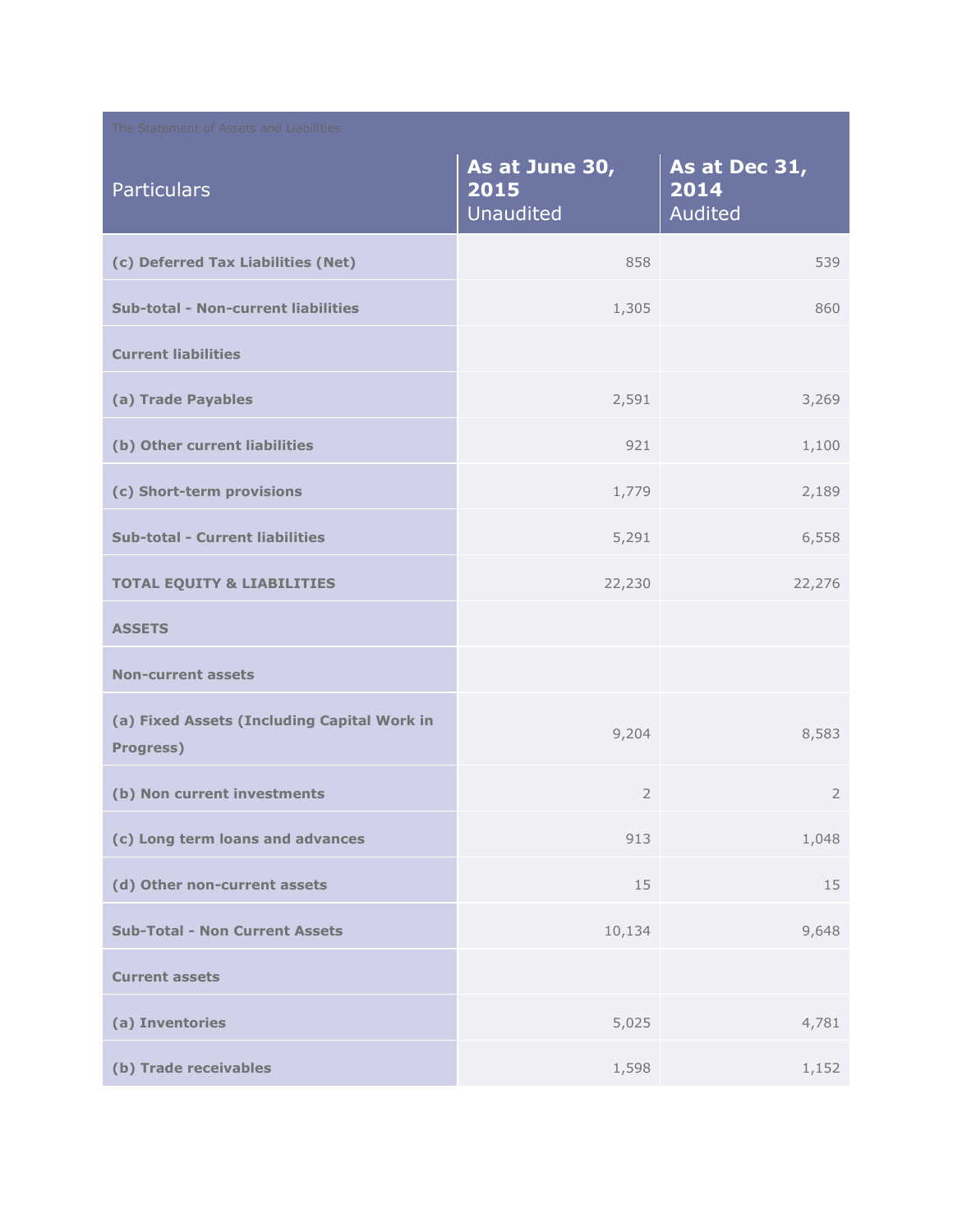| The Statement of Assets and Liabilities |                                     |                                  |  |
|-----------------------------------------|-------------------------------------|----------------------------------|--|
| <b>Particulars</b>                      | As at June 30,<br>2015<br>Unaudited | As at Dec 31,<br>2014<br>Audited |  |
| (c) Cash & Bank Balances                | 3,310                               | 4,688                            |  |
| (d) Short term loans & advances         | 2,064                               | 1,962                            |  |
| (e) Other current assets                | 99                                  | 45                               |  |
| <b>Sub-total - Current assets</b>       | 12,096                              | 12,628                           |  |
| <b>TOTAL ASSETS</b>                     | 22,230                              | 22,276                           |  |

\* After considering Interim Dividend

[Top of page](http://www.sanofiindialtd.com/l/pw/en/layout.jsp?cnt=1ECCB994-0756-44F6-8E83-673698DB9535#area_b)

#### **Notes:**

- 1. The above Results were approved by the Board of Directors of the Company at its Meeting held on July 21, 2015.
- 2. In accordance with Clause 41 of the Listing Agreement with the Stock Exchanges, the Company's Statutory Auditors have conducted a 'Limited Review' of the Financial Results for the quarter ended June 30, 2015.
- 3. The Board of Directors has declared an Interim Dividend of Rs. 18 per Equity share of Rs 10 to be paid to those Members whose names appear on the Register of Members of the Company on July 30, 2015 being the Record Date. The said dividend will be paid on August 12, 2015.
- 4. The Board of Directors of the Company has approved of the Company selling its commercial property, being land along with building standing thereon situated at Sir Mathuradas Vasanji Road, (Andheri - Kurla Road), Andheri East, Mumbai for a consideration of Rs.1110 million.

The transaction is expected to be completed in the quarter ending September 30, 2015 subject to certain conditions precedent.

- 5. The Company has a single business segment namely 'Pharmaceutical Business'.
- 6. The figures for the previous periods have been re-grouped, wherever necessary.

#### **SANOFI INDIA LIMITED**